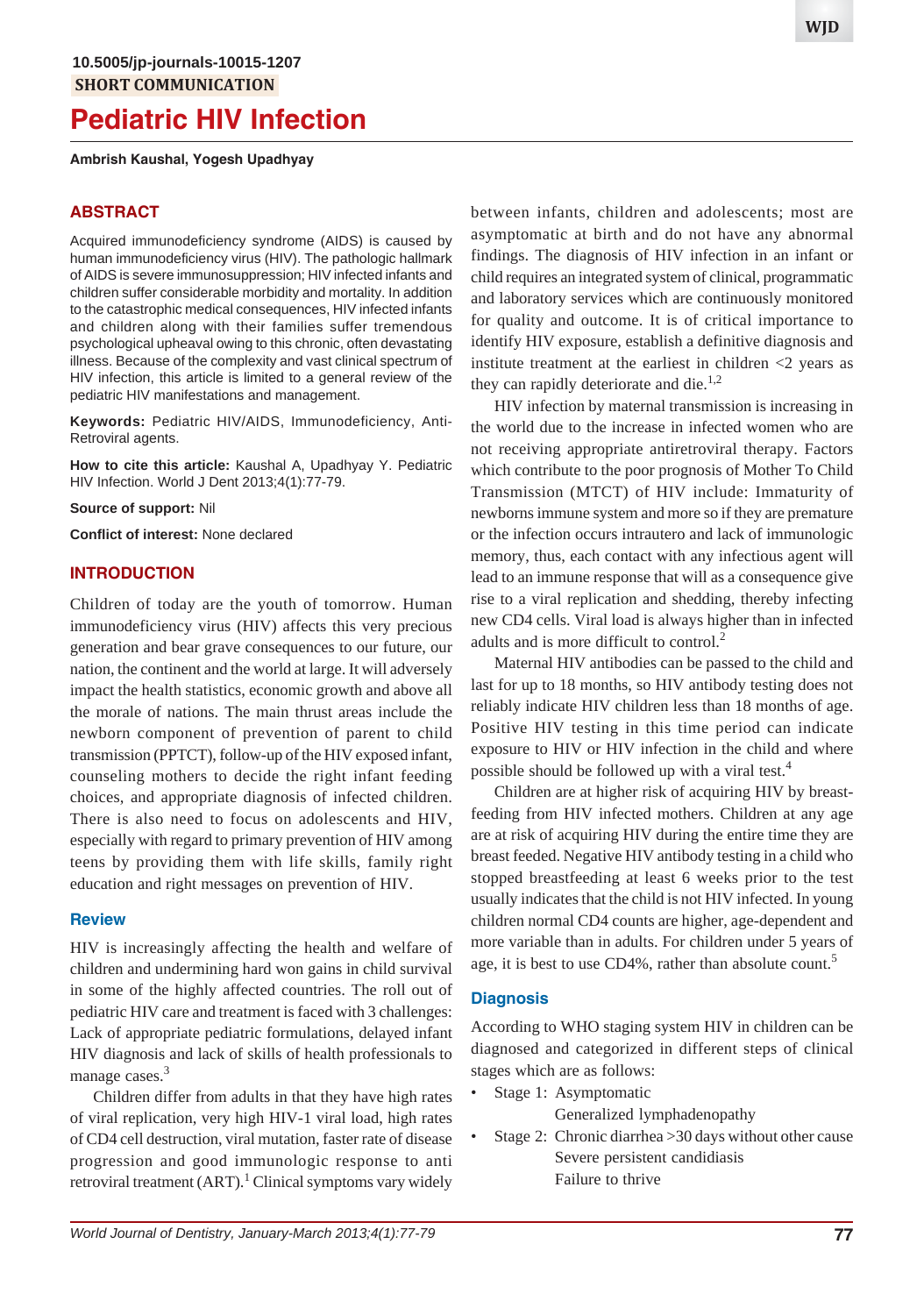Persistent fever >30 days Recurrent meningitis Bacterial (non-TB) pneumonia, abscess

Stage 3: AIDS defining opportunistic infections Severe failure to thrive ('wasting') Progressive encephalopathy Malignancy

Recurrent septicemia or meningitis.

Available research confirms that for infants acquiring HIV before or around delivery, disease progression occurs rapidly in first few months of life and often leads to death. The diagnosis of HIV infection in the exposed infants is difficult because routine screening tests like rapid test, ELISA will only detect the presence of maternal antibodies. Hence, these tests are useful in children >18 months. For children <18 months DNA-PCR (polymerase chain reaction) using dried blood spots (DBS) which detects viral DNA should be done.<sup>6</sup> Infants and children with confirmed HIV infection need a baseline CD4 testing and repeat every 6 months or earlier if clinically indicated. Immunoglobulin (Ig) levels and when possible, lymphocyte activation markers, complete the picture in each patient and aid the decision of the best antiretroviral therapy. $1,2,4$ 

Various studies have highlighted the utility of HIV core p24 antigen dipstick assay for detection in adults and pediatric screening, prediction of disease progression and monitoring the effectiveness of ART. It diagnoses HIV in infant plasma samples with minimal operator input. It uses a visual carbon based reporter label functionalized with antibodies against HIV p24 antigen and a heat shock pretreatment step incorporated into the assay to disrupt immune complexes. It has given the sensitivity of >90% and specificity of 99% which indicates that this assay is suitable for further development to meet infant diagnostic need in affected countries.<sup>9</sup>

### **Treatment**

Effective management of HIV in children is essential for affected children. With the advent of ART, HIV has become a chronic manageable disease from what was considered as a fatal disease. However, ART is very expensive. Thus, to ensure effective management of HIV infected children, it is essential that ART drugs are made available and are affordable. Most of the ARVs in children have to be prescribed as mg/kg body weight or mg/body surface area and doses need to be adjusted as the child grows older.<sup>10</sup>

Decision making process for initiation of ART in infants and children depends on clinical and immunological assessment. If available, using the results of CD4 count is valuable in deciding the need for ART in less ill children. First line ART recommended in children is zidovudine (AZT) + Lamivudine (3TC) + Nevirapine (NVP)/Efavirenz (EFV) or Stavudine (d4T) + Lamivudine (3TC) + Nevirapine  $(NVP)/E$ favirenz (EFV).<sup>7,8</sup>

EFV is recommended in HIV and TB coinfection. It should not be used below 3 years and in adolescent girls. AZT + d4T should not be used together. AZT is not recommended in anemic children. Recommendations for initiating ART in HIV infected infants and children depend upon clinical stage and availability of immunological markers. In the context where lack of proper awareness regarding HIV/AIDS has lead to a lot of social discrimination, psychological support is very important for HIV affected children and their families. Moreover many of these children are becoming orphans having lost both the parents to the disease and require lot of economical and psychological support.<sup>7,10</sup>

HIV infected children are more susceptible to diseases caused by infectious agents and are more likely to develop severe complications when compared to immune competent children. Thus it becomes imperative to immunize them against all vaccine preventable diseases. HIV infected infants and children can safely receive most childhood vaccines although effective response depends upon degree of immune suppression. National AIDS Control Organization (NACO) recommends routine immunization to all HIV exposed infants and children.

## **CONCLUSION**

Current HIV scenario in children in the world is grim. Effective PPTCT programs, good diagnostic facilities and accessible as well as affordable ART are the need for the hour.

## **REFERENCES**

- 1. Mothi SN, Karpagam S, Swamy VHT, Mamtha ML, Sarvode SM. Pediatric HIV—Trends and Challenges. Indian J Med Res 2011:912-19
- 2. Espanol T, Caragol I, Soler P, Hernandez M. Pediatric HIV Infection. Iranian Journal of Allergy, Asthma and Immunology 2004:159-63.
- 3. Zeichner SL, Read JS. Textbook of pediatric HIV care. Cambridge University Press 2005:1-22.
- 4. World Health Organization. Manual on Pediatric HIV Care and Treatment for District Hospitals 2011:1-142.
- 5. Trimm F, Mancao MY. Pediatric HIV infection: Pediatric Medicine 2002(2):1-2.
- 6. Shah SR, Tullu MS, Kamat JR. Clinical profile of pediatric HIV infection from India. Archives of Medical Research 2005: 24-31.